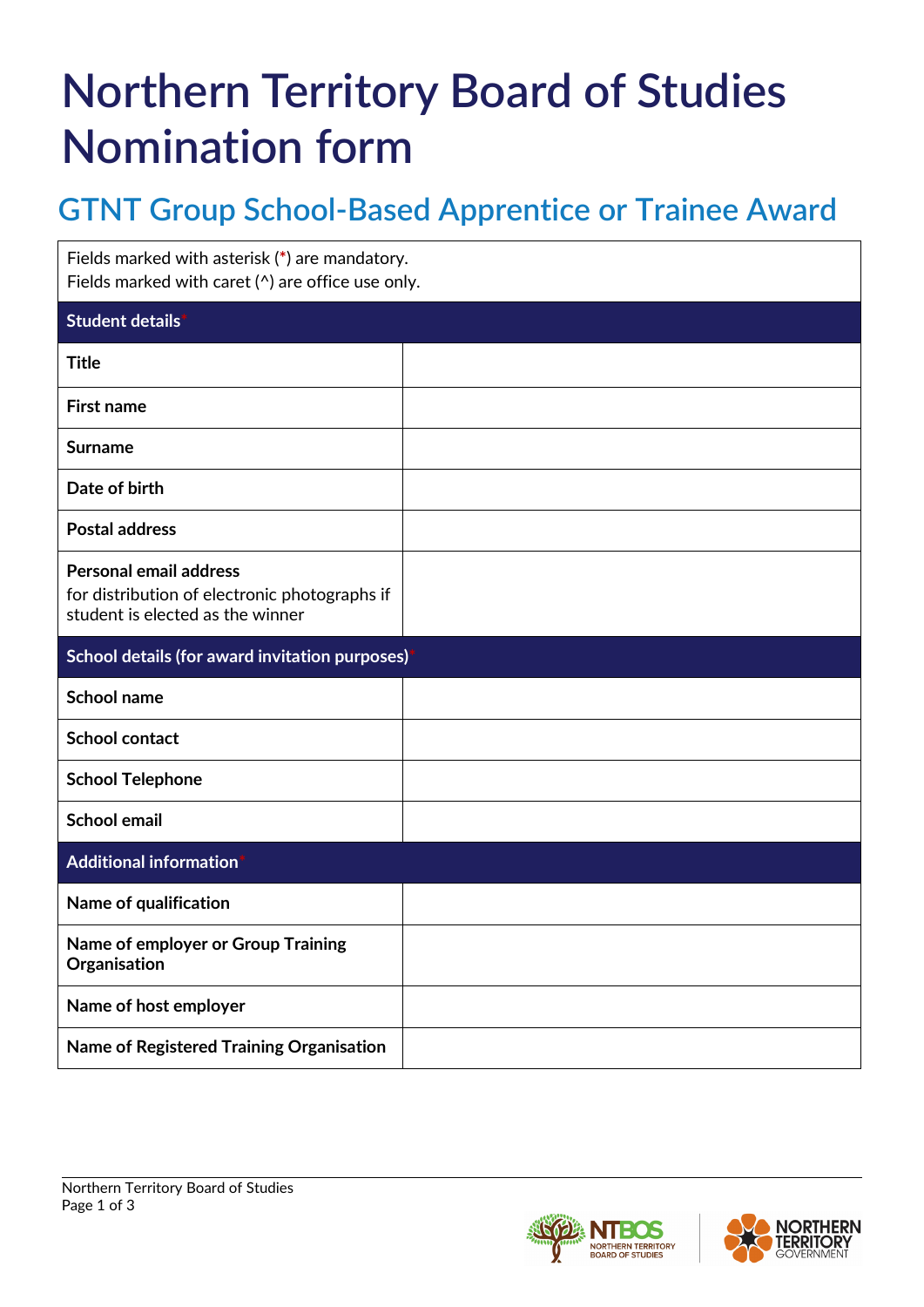## **Eligibility Criteria**

The applicant must have completed a school-based apprenticeship or traineeship Certificate III qualification; or partially completed a school-based apprenticeship or traineeship Certificate III qualification; and will complete the Northern Territory Certificate of Education and Training by December in the year of the award

### **Section 1: Student to complete**

**On the job achievements (performance, productivity in the workplace)\***

**Off and on the job achievements (training, workbooks, study etc)\***

**Personal qualities\***